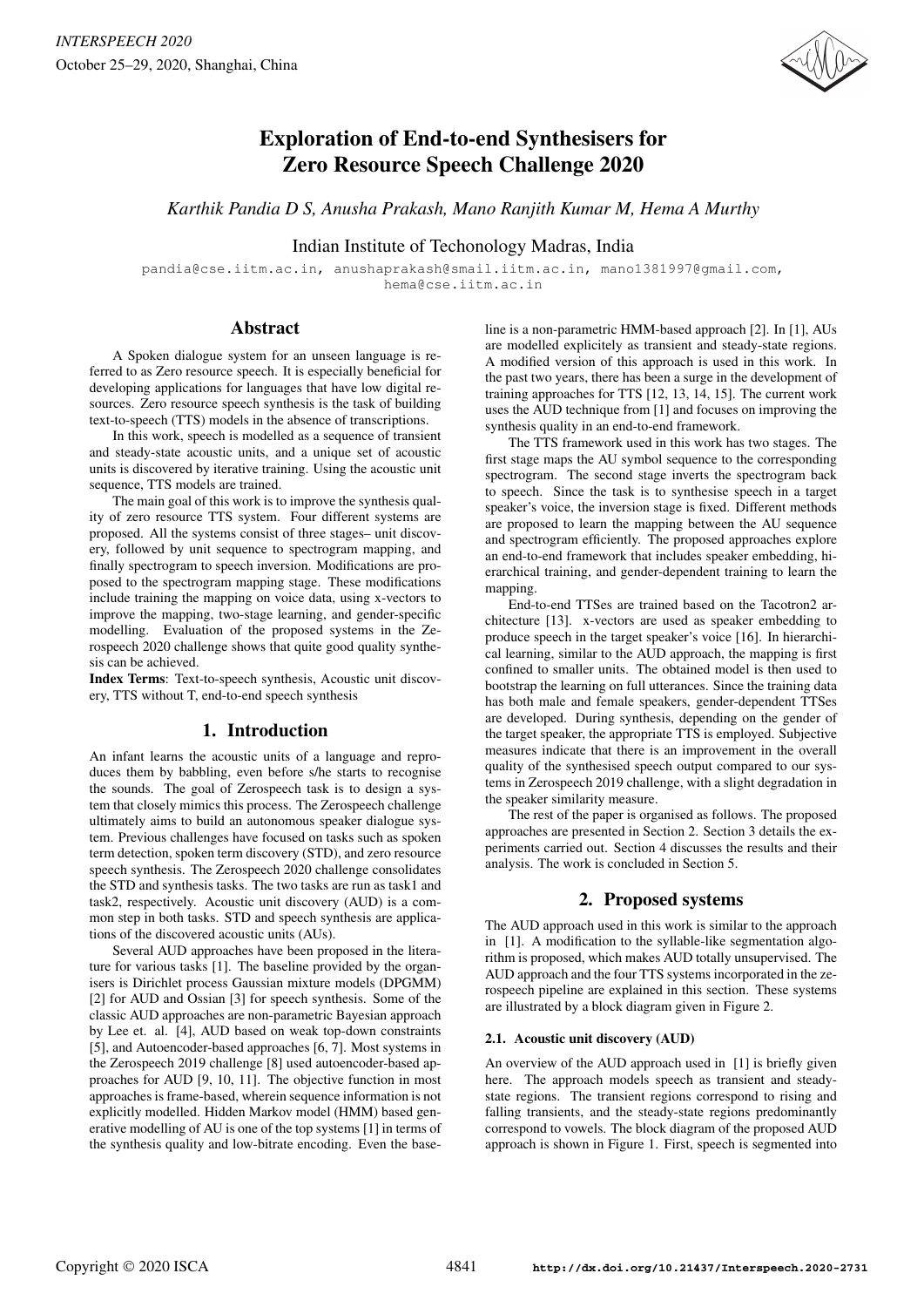

Figure 1: *Steps for acoustic unit discovery (AUD)*

syllable-like units. A similarity matrix is obtained by computing the DTW score between all pairs of syllable-like segments. Homogeneous syllable like units are clustered using a K-nearest neighbour (KNN) graph clustering approach. The syllable-like units in each cluster is a sequence of 3 AUs corresponding to rising transient, steady-state, and falling transient. HMMs are used to model the AUs. Using the trained models, the syllablelike units are transcribed. Then the obtained transcriptions are used to retrain models. The training and transcription processes are repeated until convergence. This process of repeated train and transcribe is termed as *self training*. The initial models thus obtained are trained only on the syllable-like segments present in the clusters. Using the initial models, the full set of syllablelike segments are transcribed. Self-training is performed on this set to obtain better models. The self-training process on the syllable-like segments is referred to as stage 1 training. Once the models are trained on the entire set of syllable-like segments, the models are used to transcribe continuous speech. Stage 2 self-training is performed on continuous speech until convergence. The models thus obtained are the final models used to generate the AU sequence.

In [1], a vowel posterior function was used to extract syllable-like units, which is not completely unsupervised. In the current work, a signal processing based approach is used to segment the speech into syllable-like regions, making it completely unsupervised. Specifically, the unsupervised segmentation approach uses short-time energy (STE) post-processed using a group-delay function [17]. The STE function is assumed as a magnitude function of a signal. It has been shown that the poles and zeros of a magnitude function can be better resolved using group-delay processing by deriving the minimum phase function corresponding to the original signal [18]. Accordingly, a function is derived, and the group-delay is computed to resolve the peaks and valleys of the STE reliably.

#### 2.2. Text-to-speech (TTS) synthesis (System 1)

For synthesising speech, the end-to-end paradigm is used. The end-to-end speech synthesis framework is an attractive platform to use as training TTSes is easy. It alleviates the need for separate modules for feature engineering and language-specific tasks. Synthesisers can be trained given only speech waveforms and corresponding text transcriptions (sequence of acoustic units in this case).

The end-to-end framework used in this work is based on the Tacotron2 architecture [13]. It takes care of the conversion of a sequence of AUs to mel-spectrograms. Tacotron2 consists of an encoder and a decoder with attention weights. The encoder



Figure 2: *Block diagram of the proposed systems. Numbers next to the arrows refer to the flow of the corresponding system type. The flow of System type 1 is common to all other systems.*

extracts sequential information from the character embeddings, and the attention module predicts a fixed-length context vector. The decoder predicts frame-level mel-spectrograms at each step.

For the speech waveform inversion, the WaveGlow vocoder is used [14]. WaveGlow takes in mel-spectrogram as input and generates the speech output. WaveGlow is a neural vocoder which is a combination of WaveNet [12] and Glow [19]. It uses a single network with a single likelihood cost function. WaveGlow is a generative model, in which samples are generated from a zero mean spherical Gaussian, whose dimension is the same as that of the output. It uses a series of non-linear layers to transform the Gaussian distribution to the desired distribution. The desired distribution comes from audio samples conditioned on mel-spectrograms. The flow of this system can be seen in Figure 2. It is to be noted that this flow is common to all the other proposed systems.

#### 2.3. TTS with speaker embedding (System 2)

One of the objectives of the challenge is to produce synthesised speech in the target voice. The conventional Tacotron2 framework does not incorporate any speaker-specific information and may not be suited to a multi-speaker setting. Incorporating speaker embedding in the Tacotron2 framework provides better flexibility in terms of speaker selection. For this purpose, x-vectors are used. x-vectors have been conventionally used for speaker recognition and verification tasks [20, 21], and have now been applied to TTS tasks too [16].

x-vectors are fixed-length speaker embeddings computed from variable length utterances. The model to compute x vector is trained to discriminate speakers using a time-delay neural network (TDNN) architecture [22]. x-vectors are extracted from the audio files and then appended to each encoder state of the sequence-to-sequence model. The TTS synthesiser is then trained [16].

During testing of the TTS, per utterance x-vector is not available as only transcriptions are provided. Hence, the mean of x-vectors corresponding to the speaker in the training data is considered as the speaker x-vector. The same speaker x-vector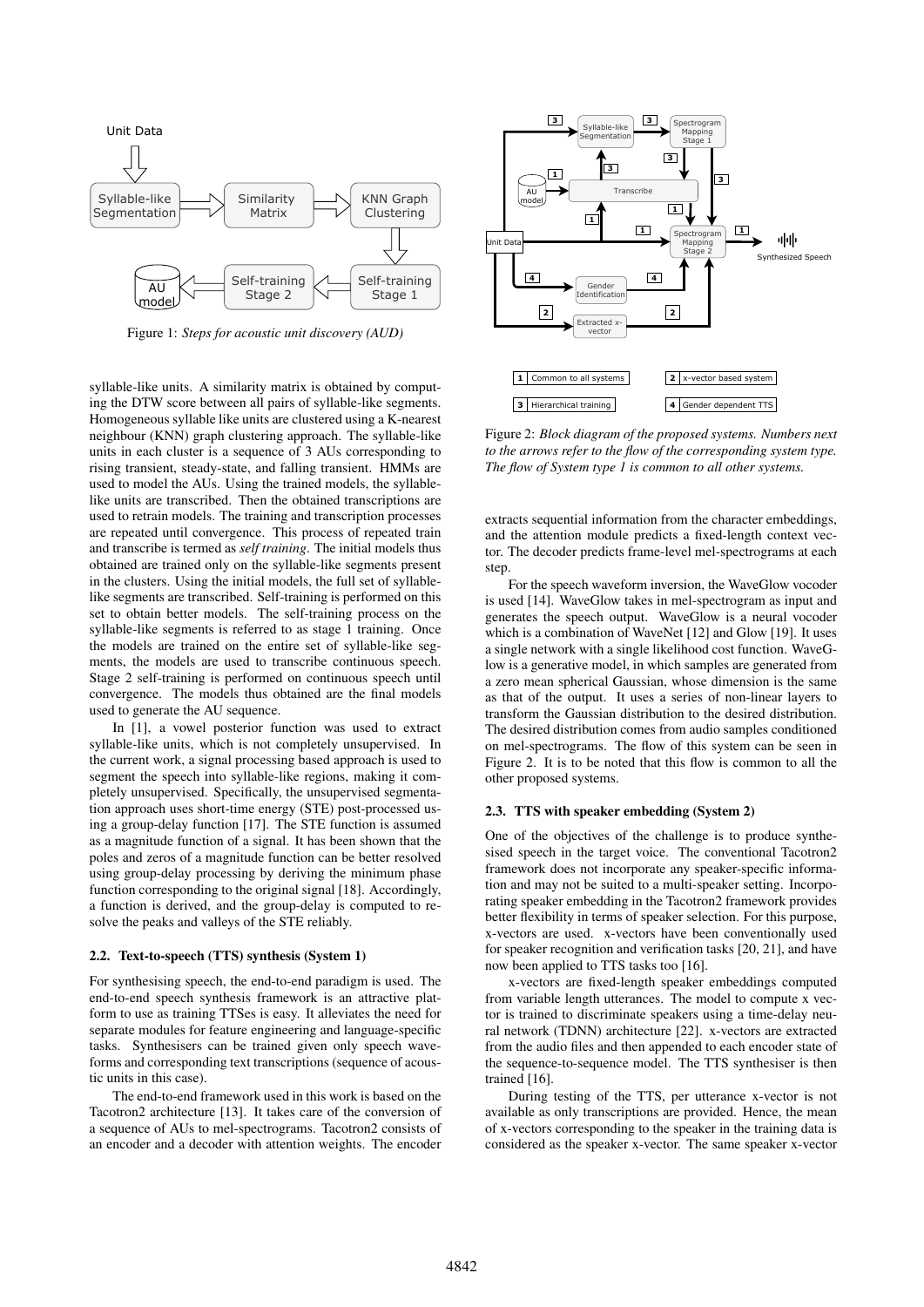is appended to all the encoder states for synthesis.

#### 2.4. Hierarchical training (System 3)

In a conventional Tacotron TTS system, the mapping between the symbols and spectrogram is learnt at the utterance level. It has been shown in the literature that when the training is performed on short utterances, the model learns the mapping better. This is primarily because the confusion in mapping between the input symbol sequence and the spectrogram decreases. Unlike a phoneme or character that is predefined for a language, there is an inherent confusion between the discovered AUs. This is because unlike phonemes, AUs are not uniquely represented for different sounds. This confusion adds to the existing problem of training with long utterances. To alleviate these issues, the mapping between the AU sequence and spectrogram regions is performed at the syllable level. This is similar to unit discovery training used in this work, wherein the initial self-training first starts at the syllable level. Similar to AUD, learning of the mapping is constrained within smaller syllable-like segments, leading to robust initial models. The initial network parameters thus obtained are used to bootstrap the training process in the next stage, where fine-tuning is performed using the utterancelevel data.

#### 2.5. Gender-dependent TTS (System 4)

One of the objectives of Zerospeech TTS task is to synthesise speech in a target speaker's voice. The characteristics of the target speaker have to be preserved while training. There are two components in the system - symbols to spectrogram mapping and spectrogram to audio inversion. Similar to the phoneme, the AU should be agnostic to the speaker's characteristics. Therefore, the target speaker's data can be used to train both the mapping and inversion task. Surprisingly, it is observed that the synthesised speech has the source speaker's characteristics. This means that the source speaker's characteristics in terms of timbre are embedded in the spectrogram, through the symbol sequence.

Experiments are conducted to evaluate the difference in the quality of the synthesised speech when (a) unit data, (b) voice data is used for spectrogram mapping. When the data provided for unit discovery was used to learn the spectrogram mapping, there was an improvement in the intelligibility of the synthesised speech. This improvement in intelligibility can be attributed to the amount of data used to learn the mapping. Although the intelligibility improved, the speaker similarity measure degraded. This was more pronounced when male speaker's audio was synthesised using female speaker's voice and viceversa. Hence, gender-dependent systems are built, which take care of both data insufficiency and the problem of mismatched condition.

Gender identification is performed using GMMs. Mel frequency cepstral coefficients using longer frame size are extracted. A GMM is trained using both male and female target speakers' data. Then the male and female GMMs are trained using maximum aposteriori adaptation. During classification, the likelihood ratio (LR) testing is performed. Each file in the unit set is classified based on LR score. A voting rule is applied to this decision to arrive at a final decision of gender classification. The gender with a high number of votes is classified as the identified gender. Once the gender of the unit files is identified, spectrogram mapping is performed separately for each gender. During testing, the appropriate spectrogram mapping model is used to estimate the spectrogram, which is then fed to the WaveGlow model for synthesis.

# 3. Experiments

## 3.1. Dataset

The datasets used in this work are part of the Zerospeech 2019 challenge data. Datasets are provided for two languages– English, the development language, and Indonesian, the surprise language. The dataset for each language is divided into three sets. Unit set to train AU models, voice set to train TTS model, and test set to evaluate the system. The English dataset has about 15 hours unit data (100 speakers); 2 hours (V001, male) and 2.6 hours (V002, female) of voice data for target speakers. The test data has about 28 minutes of data across 34 speakers. The Indonesian dataset (surprise language) has about 15 hours of unit data (112 speakers); 1.5 hours of voice data for a target female speaker. The test data has about 29 minutes of data across 15 speakers. A detailed description of the surprise language dataset is given in [23, 24]. The task is to synthesise test sentences uttered by a source speaker with the target speaker's characteristics. This is similar to the voice conversion problem.

#### 3.2. Systems

The four systems developed as part of this challenge differ in their synthesiser. The AUD approach is the same across all systems. Kaldi toolkit [25] is used for AUD. ESPnet, an implementation of Tacotron2, is used for AU sequence to melspectrogram conversion [16]. The encoder-decoder network is trained for 200 epochs using location-sensitive attention along with guided attention. Two variations of System 1 are built– System 1 (unit) using unit data, and System 1 (voice) using voice data.

WaveGlow uses mel-spectrograms extracted with 80 bins librosa [26] mel filters. Training a good WaveGlow model from scratch is time-consuming. Hence, in this work, WaveGlow models are re-trained on the pre-trained LJ Speech model [14] for about 10K iterations. Three WaveGlow models, corresponding to target speakers, are trained on the voice data– two for English (V001, V002) and one for the surprise language.

For speaker embedding, 512-dimensional x-vectors are extracted from the audio files using a pre-trained x-vector [20] provided by Kaldi. For this variety of TTS, even the voice train data is pooled along with the multi-speaker source data for training.

Test sentences were synthesised across all systems. Listening tests suggested that System 1 (voice) and System 2, corresponding to vanilla TTS trained on voice data and TTS with speaker embedding, respectively, were the best systems. Hence, Systems 1 (voice) and 2 were submitted to the Zerospeech 2020 Challenge.

### 4. Results and analysis

Table 1: *Mushra test scores of different systems*

|                  | <b>Score</b> |
|------------------|--------------|
| System 1 (unit)  | 46.77        |
| System 1 (voice) | 43.13        |
| System 2         | 44.29        |
| System 4         | 33.67        |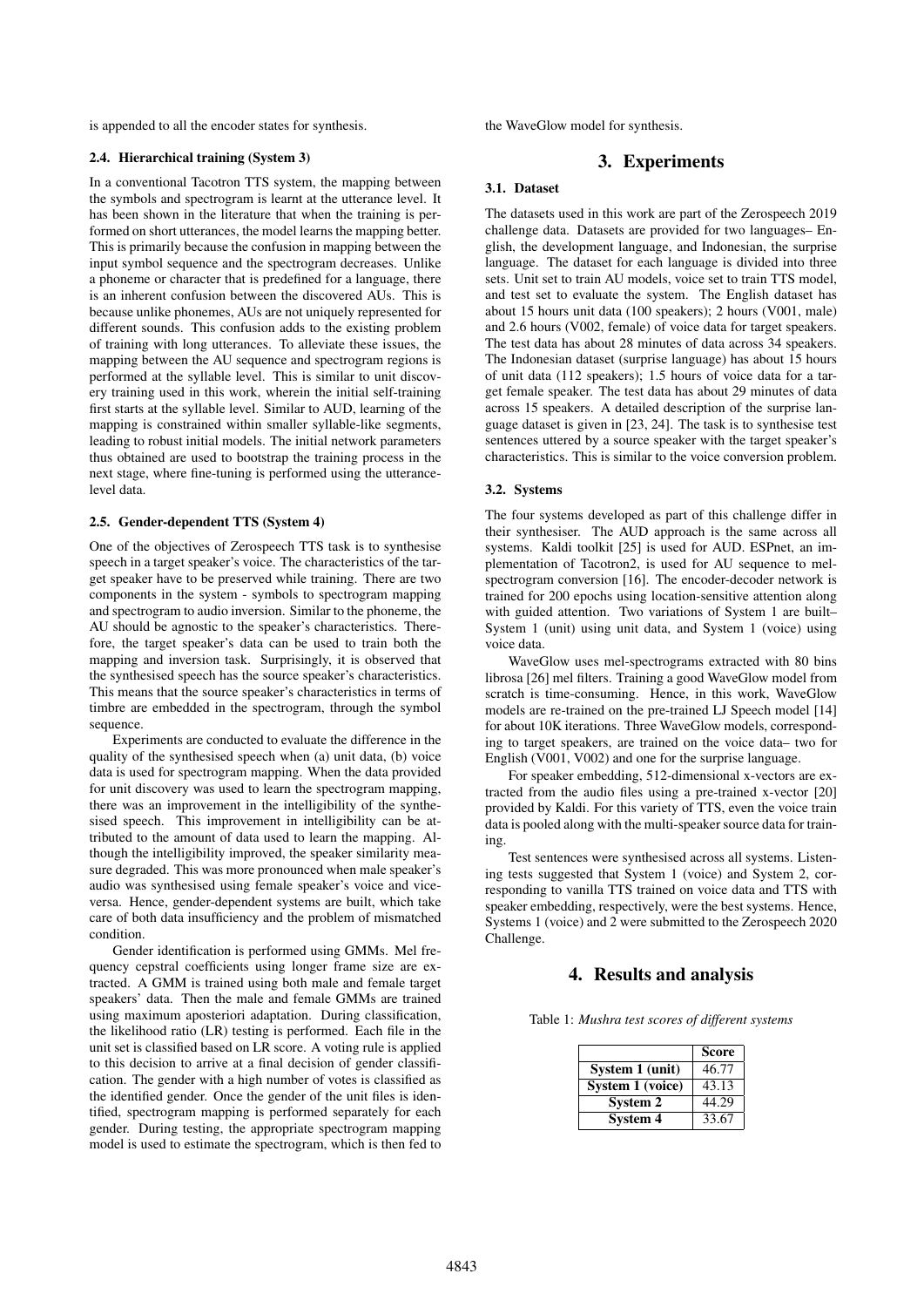|  | Table 2: Evaluation measures on development and test languages. Scores are shown for the baseline system, topline system, the two |  |  |  |  |  |
|--|-----------------------------------------------------------------------------------------------------------------------------------|--|--|--|--|--|
|  | systems submitted to Zerospeech 2019 (ZS19) and Zerospeech 2020 (ZS20) challenges                                                 |  |  |  |  |  |

|                         | <b>Development Language (English)</b> |            |                   |       |                |            | <b>Test Language (Indonesian)</b> |                   |            |                |  |  |
|-------------------------|---------------------------------------|------------|-------------------|-------|----------------|------------|-----------------------------------|-------------------|------------|----------------|--|--|
| <b>Systems</b>          | <b>MOS</b>                            | <b>CER</b> | <b>Similarity</b> | ABX   | <b>Bitrate</b> | <b>MOS</b> | <b>CER</b>                        | <b>Similarity</b> | $\bf{ABX}$ | <b>Bitrate</b> |  |  |
| <b>Baseline</b>         | 2.14                                  | 0.77       | 2.98              | 35.63 | 71.98          | 2.23       | 0.67                              | 3.26              | 27.46      | 74.55          |  |  |
| <b>Topline</b>          | 2.52                                  | 0.43       | 3.1               | 29.85 | 37.73          | 3.49       | 0.33                              | 3.77              | 16.09      | 35.2           |  |  |
| System 1 (voice) (ZS20) | 3.15                                  | 0.61       | 2.69              | 33.28 | 126.41         | 3.09       | 0.67                              | 2.45              | 34.33      | 101            |  |  |
| System $2 (ZS20)$       | 3.19                                  | 0.45       | 2.68              | 33.28 | 126.41         | 3.66       | 0.44                              | 2.49              | 34.33      | 101            |  |  |
| System $1 (ZS19)$       | 2.82                                  | 0.55       | 2.76              | 29.66 | 138.59         | 2.53       | 0.43                              | 3.58              | 23.56      | 115.43         |  |  |
| System $2$ (ZS19)       | 2.77                                  | 0.61       |                   | 28.16 | 92.75          | 2.02       | 0.48                              | 3.21              | 20.77      | 94.15          |  |  |

Initially, an evaluation is conducted to assess the performance of different unit sequence-to-spectrogram mapping approaches. It is carried out only for English dataset. Mushra test [27] is performed using 10 random utterances from the test set. The target utterance is provided as reference audio, and the ratings for the system outputs for different systems are given on a scale of 0 to 100, 100 being the best. 18 listeners participated in the evaluations. The results are shown in Table 1.

For System 3 (hierarchical), it was observed that some of the synthesised utterances had artefacts and random speech in certain regions. Although the syllable-level mapping was learnt well, this didn't scale to the utterance-level. The reason for such artefacts needs to be further investigated. Hence, it was not considered for Mushra evaluation.

System 1 (unit) gave the best Mushra score of 46.77, followed by System 2 (x-vector), and System 1 (voice). Although System 2 and System 1 (voice) had better speaker similarity, the overall intelligibility of System 1 (unit) was better. Hence, the listeners ignored the speaker factor while giving the scores. The performance of System 4 was poor as synthesised audio had artefacts, though not to the extent present in the synthesised audio of System 3. Based on the Mushra test scores in development language (English) and based on inspection of speaker similarity, System 1 (voice) and System 2 were submitted for the challenge.

A detailed analysis of the results of the systems submitted to Zerospeech 2019 (ZS19) and 2020 (ZS20) challenges is presented here. In our submission to ZS19, the focus of the experiments was on unit discovery. In the current work, experiments are extensively conducted to improve the synthesis quality by fixing the AUD method. In simple words, the sole objective is to improve the subjective evaluations: mean opinion score (MOS) and character error rate (CER).

Table 2 summarises the results of the baseline and topline systems of ZS20, and the results of our submissions to ZS19 and ZS20. First, we compare results of ZS20 systems– System 1 (voice) and System 2. According to Table 1, the overall synthesis quality of System 2 is better than System 1 (voice) by (1.16/100). The scores (Table 2: MOS) of the systems on development data also show a similar pattern. But for Indonesian, the difference is significant (0.57/3). The improvement in CER is significant when the x-vector model (System 2) is used for spectrogram mapping. The absolute improvement of the measure is 16% for English and 23% for Indonesian. Hence, System 2 is better in terms of subjective evaluation measures, with more or less similar speaker similarity numbers.

In our ZS19 submission, it was observed that the MOS and CER scores were high when the number of AUs were larger, albeit with increased bitrate. This increase in bit rate was approximately 20 for an increase in the number of units from 40 to 112. For this year's work, the number of AUs is set to 100 so that the bit rate is still not large. Though the segmentation approach is different in this year's work, the bitrate follows a similar pattern. The bitrate is 126.41 for English and 101.0 for the Surprise language.

When compared to last year's results (ZS19), the speaker similarities for all the current submissions are lower. This effect is seen even in the x-vector system (ZS20-System 2), which is supposed to normalize the speaker's characteristics with the help of speaker embeddings. This could mean that there is an inherent problem with spectrogram mapping, which is trained on unit data. Moreover, the source speaker's characteristics seem to exist even when spectrogram mapping is trained only on voice data. This problem might be because of data insufficiency for voice data, as E2E systems require a large amount of training data.

Comparing MOS results with the systems submitted in ZS19, there is an absolute increase of 0.4 for English and 1.13 for Indonesian. The CER also improves by 0.1 for English, whereas the value remains almost the same for the Indonesian language. The effects on both languages do not seem to follow similar patterns.

Based on the discussion and analysis of results, we see that the overall synthesis quality has improved compared to our submission to Zerospeech 2019 challenge, where the baseline TTS (Ossian) was used. To get the full benefit of using E2E approaches, the proposed techniques have to be applied to a much larger training data.

# 5. Conclusion

While AUD is important towards building zero resource speech synthesis systems, the TTS component is equally vital. In this work, the AU sequence in terms of steady-state and transient regions in speech is used as transcription to build TTS systems. Various approaches to improve the synthesis quality in an endto-end framework are explored. While there is a significant improvement in the overall synthesis quality using the E2E framework, speaker similarity seems to be an issue. Despite using only the target speaker data to train the TTS model, the source speaker's characteristics are observed in the synthesised speech. This problem could be addressed by increasing the amount of data for the target speaker.

### 6. References

- [1] K. P. D. S. and H. A. Murthy, "Zero Resource Speech Synthesis Using Transcripts Derived from Perceptual Acoustic Units," in *Proc. Interspeech 2019*, 2019, pp. 1113–1117. [Online]. Available: http://dx.doi.org/10.21437/Interspeech.2019-2336
- [2] L. Ondel, L. Burget, and J. Černocky, "Variational inference for